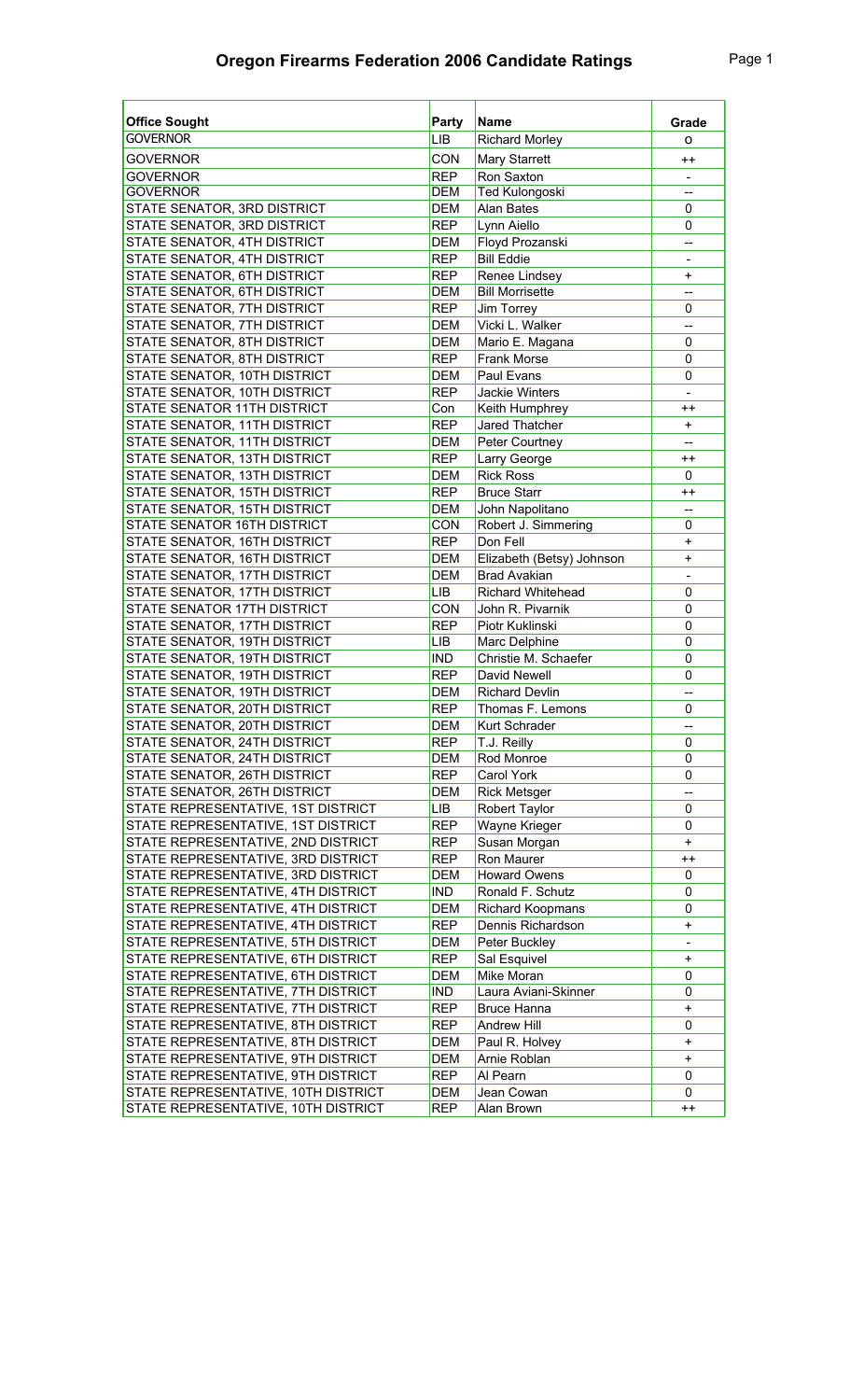| <b>Office Sought</b>                                                       | Party                    | <b>Name</b>                       | Grade                    |
|----------------------------------------------------------------------------|--------------------------|-----------------------------------|--------------------------|
| STATE REPRESENTATIVE, 11TH DISTRICT                                        | <b>REP</b>               | Jim Oakley                        | 0                        |
| STATE REPRESENTATIVE, 11TH DISTRICT                                        | <b>DEM</b>               | <b>Phil Barnhart</b>              |                          |
| STATE REPRESENTATIVE, 12TH DISTRICT                                        | <b>REP</b>               | <b>Bill Lioio</b>                 | 0                        |
| STATE REPRESENTATIVE, 12TH DISTRICT                                        | <b>DEM</b>               | Elizabeth Terry Beyer             | $\ddot{}$                |
| STATE REPRESENTATIVE, 13TH DISTRICT                                        | <b>DEM</b>               | Nancy Nathanson                   | $\mathbf 0$              |
| STATE REPRESENTATIVE, 13TH DISTRICT                                        | <b>REP</b>               | Monica Johnson                    | $\mathbf 0$              |
| STATE REPRESENTATIVE, 14TH DISTRICT                                        | <b>DEM</b>               | Chris Edwards                     | 0                        |
| STATE REPRESENTATIVE, 14TH DISTRICT                                        | <b>REP</b>               | Debi Farr                         | $\ddot{}$                |
| STATE REPRESENTATIVE, 15TH DISTRICT                                        | <b>DEM</b>               | Sam H.W. Sappington               | $\mathbf 0$              |
| STATE REPRESENTATIVE, 15TH DISTRICT                                        | <b>REP</b>               | Andy Olson                        | $^{++}$                  |
| STATE REPRESENTATIVE, 16TH DISTRICT                                        | <b>REP</b>               | Robin M. Brown                    | 0                        |
| STATE REPRESENTATIVE, 16TH DISTRICT                                        | <b>DEM</b>               | Sara A. Gelser                    | 0                        |
| STATE REPRESENTATIVE, 17TH DISTRICT                                        | <b>DEM</b>               | Dan Thackaberry                   | 0                        |
| STATE REPRESENTATIVE, 17TH DISTRICT                                        | <b>REP</b>               | <b>Fred Girod</b>                 | 0                        |
| STATE REPRESENTATIVE, 18TH DISTRICT                                        | <b>CON</b>               | Roger Shipman                     | $\ddot{}$                |
| STATE REPRESENTATIVE, 18TH DISTRICT                                        | <b>REP</b>               | Mac Sumner                        | $^{++}$                  |
| STATE REPRESENTATIVE, 18TH DISTRICT                                        | <b>DEM</b>               | Jim Gilbert                       | 0                        |
| STATE REPRESENTATIVE, 19TH DISTRICT                                        | LIB                      | Jerry Defoe                       | 0                        |
| STATE REPRESENTATIVE, 19TH DISTRICT                                        | <b>REP</b>               | Kevin Cameron                     | $\ddot{}$                |
| STATE REPRESENTATIVE, 19TH DISTRICT                                        | <b>DEM</b>               | <b>Brian Grisham</b>              | 0                        |
| STATE REPRESENTATIVE, 20TH DISTRICT                                        | <b>REP</b>               | Vicki Berger                      | $\ddot{}$                |
| STATE REPRESENTATIVE, 20TH DISTRICT                                        | <b>DEM</b>               | Connie Garcia                     | 0                        |
| STATE REPRESENTATIVE, 21ST DISTRICT                                        | <b>REP</b>               | <b>Billy Dalto</b>                | $\ddot{}$                |
| STATE REPRESENTATIVE, 21ST DISTRICT                                        | <b>DEM</b>               | Brian L. Clem                     | 0                        |
| STATE REPRESENTATIVE, 22ND DISTRICT                                        | <b>REP</b>               | Carl Wieneke                      | 0                        |
| STATE REPRESENTATIVE, 22ND DISTRICT                                        | <b>CON</b>               | Michael Marsh                     | $\ddot{}$                |
| STATE REPRESENTATIVE, 22ND DISTRICT                                        | <b>DEM</b>               | <b>Betty Komp</b>                 | $\ddot{}$                |
| STATE REPRESENTATIVE, 23RD DISTRICT                                        | LIB                      | Paul Delaney                      | $\mathbf 0$              |
| STATE REPRESENTATIVE, 23RD DISTRICT                                        | <b>DEM</b>               | Jason Brown                       | $\mathbf 0$              |
| STATE REPRESENTATIVE, 23RD DISTRICT                                        | <b>REP</b>               | <b>Brian Boquist</b>              | $^{++}$                  |
| STATE REPRESENTATIVE, 24TH DISTRICT                                        | LIB                      | David Terry                       | $^{++}$                  |
| STATE REPRESENTATIVE, 24TH DISTRICT                                        | <b>DEM</b>               | Sal Peralta                       | 0                        |
| STATE REPRESENTATIVE, 24TH DISTRICT                                        | <b>REP</b>               | Donna G. Nelson                   | $^{++}$                  |
| STATE REPRESENTATIVE, 25TH DISTRICT                                        | <b>REP</b>               | Kim Thatcher                      | $^{++}$                  |
| STATE REPRESENTATIVE, 25TH DISTRICT                                        | <b>DEM</b>               | Charles E. Lee                    | 0                        |
| STATE REPRESENTATIVE, 26TH DISTRICT                                        | DEM                      | Lee Coleman                       | $\pmb{0}$                |
| STATE REPRESENTATIVE, 26TH DISTRICT                                        | LIB                      | Charles F. Radley                 | 0                        |
| STATE REPRESENTATIVE, 26TH DISTRICT                                        | <b>REP</b>               | Jerry Krummel                     |                          |
| STATE REPRESENTATIVE, 27TH DISTRICT                                        | <b>REP</b>               | Domonic Biggi                     | $\mathbf 0$              |
| STATE REPRESENTATIVE, 27TH DISTRICT                                        | DEM                      | <b>Tobias Read</b>                | 0                        |
| STATE REPRESENTATIVE, 28TH DISTRICT                                        | <b>DEM</b>               | Jeff Barker                       | $^{++}$                  |
| STATE REPRESENTATIVE, 28TH DISTRICT                                        | <b>REP</b>               | Eldon Derville-Teer               | $\ddot{}$                |
| STATE REPRESENTATIVE, 29TH DISTRICT                                        | LIB                      | Scott Harwood                     | 0                        |
| STATE REPRESENTATIVE, 29TH DISTRICT                                        | <b>REP</b>               | <b>Terry Rilling</b>              | 0                        |
| STATE REPRESENTATIVE, 29TH DISTRICT                                        | DEM                      | Chuck Riley                       | 0                        |
| STATE REPRESENTATIVE, 30TH DISTRICT                                        | <b>CON</b>               | Ken Cunningham                    | $^{++}$                  |
| STATE REPRESENTATIVE, 30TH DISTRICT                                        | DEM                      | David Edwards                     | 0                        |
| STATE REPRESENTATIVE, 30TH DISTRICT                                        | <b>REP</b>               | <b>Everett Curry</b>              | 0                        |
| STATE REPRESENTATIVE, 31ST DISTRICT<br>STATE REPRESENTATIVE, 31ST DISTRICT | <b>CON</b><br><b>REP</b> | <b>Bob Ekstrom</b><br>Mike Kocher | $^{++}$<br>0             |
| STATE REPRESENTATIVE, 31ST DISTRICT                                        | DEM                      | <b>Brad Witt</b>                  | $^{++}$                  |
| STATE REPRESENTATIVE, 32ND DISTRICT                                        | <b>REP</b>               | Norm Myers                        | 0                        |
| STATE REPRESENTATIVE, 32ND DISTRICT                                        | DEM                      | Deborah Boone                     | $\ddot{}$                |
| STATE REPRESENTATIVE, 33RD DISTRICT                                        | DEM                      | Mitch Greenlick                   | --                       |
| STATE REPRESENTATIVE, 33RD DISTRICT                                        | LIB                      | David E. Long                     | 0                        |
| STATE REPRESENTATIVE, 33RD DISTRICT                                        | <b>REP</b>               | Mark Eggleston                    | $^{++}$                  |
| STATE REPRESENTATIVE, 34TH DISTRICT                                        | <b>REP</b>               | Joan Draper                       | 0                        |
| STATE REPRESENTATIVE, 34TH DISTRICT                                        | LIB                      | Gregory F. Rohde                  | 0                        |
| STATE REPRESENTATIVE, 34TH DISTRICT                                        | <b>DEM</b>               | Suzanne Bonamici                  | 0                        |
| STATE REPRESENTATIVE, 35TH DISTRICT                                        | DEM                      | Larry Galizio                     | $\overline{\phantom{a}}$ |
| STATE REPRESENTATIVE, 35TH DISTRICT                                        | <b>REP</b>               | <b>Shirley Parsons</b>            | 0                        |
| STATE REPRESENTATIVE, 36TH DISTRICT                                        | LIB                      | Frank Dane                        | 0                        |
| STATE REPRESENTATIVE, 36TH DISTRICT                                        | DEM                      | Mary Nolan                        | $\qquad \qquad -$        |
| STATE REPRESENTATIVE, 37TH DISTRICT                                        | <b>REP</b>               | Scott Bruun                       | $^{++}$                  |
| STATE REPRESENTATIVE, 37TH DISTRICT                                        | LIB                      | David M. Akin                     | 0                        |
| STATE REPRESENTATIVE, 37TH DISTRICT                                        | <b>DEM</b>               | Bev Backa                         | 0                        |